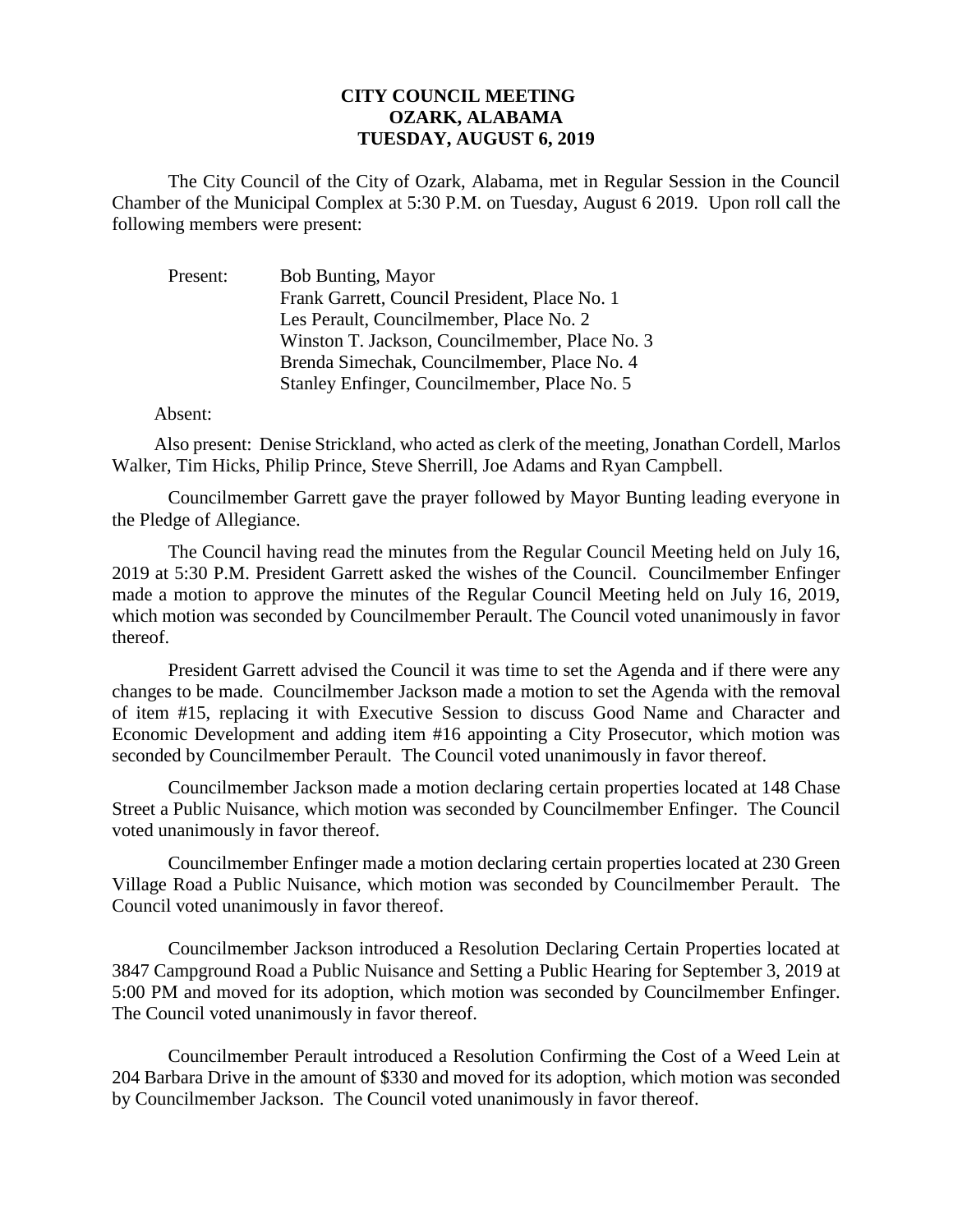Page 2 August 6, 2019

Councilmember Enfinger introduced a Resolution Confirming the Cost of a Weed Lein at 255 John D. Seifert Road in the amount of \$325 and moved for its adoption, which motion was seconded by Councilmember Jackson. The Council voted unanimously in favor thereof.

Councilmember Perault introduced a Resolution Confirming the Cost of a Weed Lein at 114 Shirley Drive in the amount of \$320 and moved for its adoption, which motion was seconded by Councilmember Jackson. The Council voted unanimously in favor thereof.

Councilmember Jackson introduced a Resolution Confirming the Cost of a Weed Lein of an Empty Lot on Broad Street in the amount of \$285 and moved for its adoption, which motion was seconded by Councilmember Enfinger. The Council voted unanimously in favor thereof.

Councilmember Jackson introduced a Resolution Confirming the Cost of a Weed Lein at 2019 Skipperville Road in the amount of \$595 and moved for its adoption, which motion was seconded by Councilmember Perault. The Council voted unanimously in favor thereof.

Councilmember Enfinger made a motion to approve a 5 year Lease Agreement with Sombrero at the East Gate Business Park, which motion was seconded by Councilmember Jackson. The Council voted unanimously in favor thereof.

Councilmember Jackson made a motion to approve the solicitation of bids for the 2019 Street Resurfacing Project, which motion was seconded by Councilmember Enfinger. The Council voted unanimously in favor thereof.

Councilmember Pearult made a motion to go into Executive Session to discuss Good Name and Character and Economic Development, which motion was seconded by Councilmember Enfinger. The Council voted unanimously in favor thereof.

Councilmember Jackson made a motion to come out of Executive Session, which motion was seconded by Councilmember Enfinger. The Council voted unanimously in favor thereof.

Councilmember Enfinger made a motion to amend the Agenda adding item #17, appointing an Acting Building Official, which motion was seconded by Councilmember Perault. The Council voted unanimously in favor thereof.

Councilmember Jackson made a motion to appoint Ray Kennington as the City Prosecutor due to the resignation of LaDonna Spivey, which motion was seconded by Councilmember Perault. The Council voted unanimously in favor thereof.

Councilmember Enfinger made a motion to appoint Bret Head as Acting Building Official due to the resignation of Jonathan Cordell, which motion was seconded by Councilmember Jackson. Councilmember Enfinger amended his motion to add a time limit of 6 months to the appointment, at which time the appointment will be reevaluated, which motion was seconded by Councilmember Perault. The Council voted unanimously in favor thereof.

Council President Garrett advised the Council there was a Financial Report and Court Report in their packets for review.